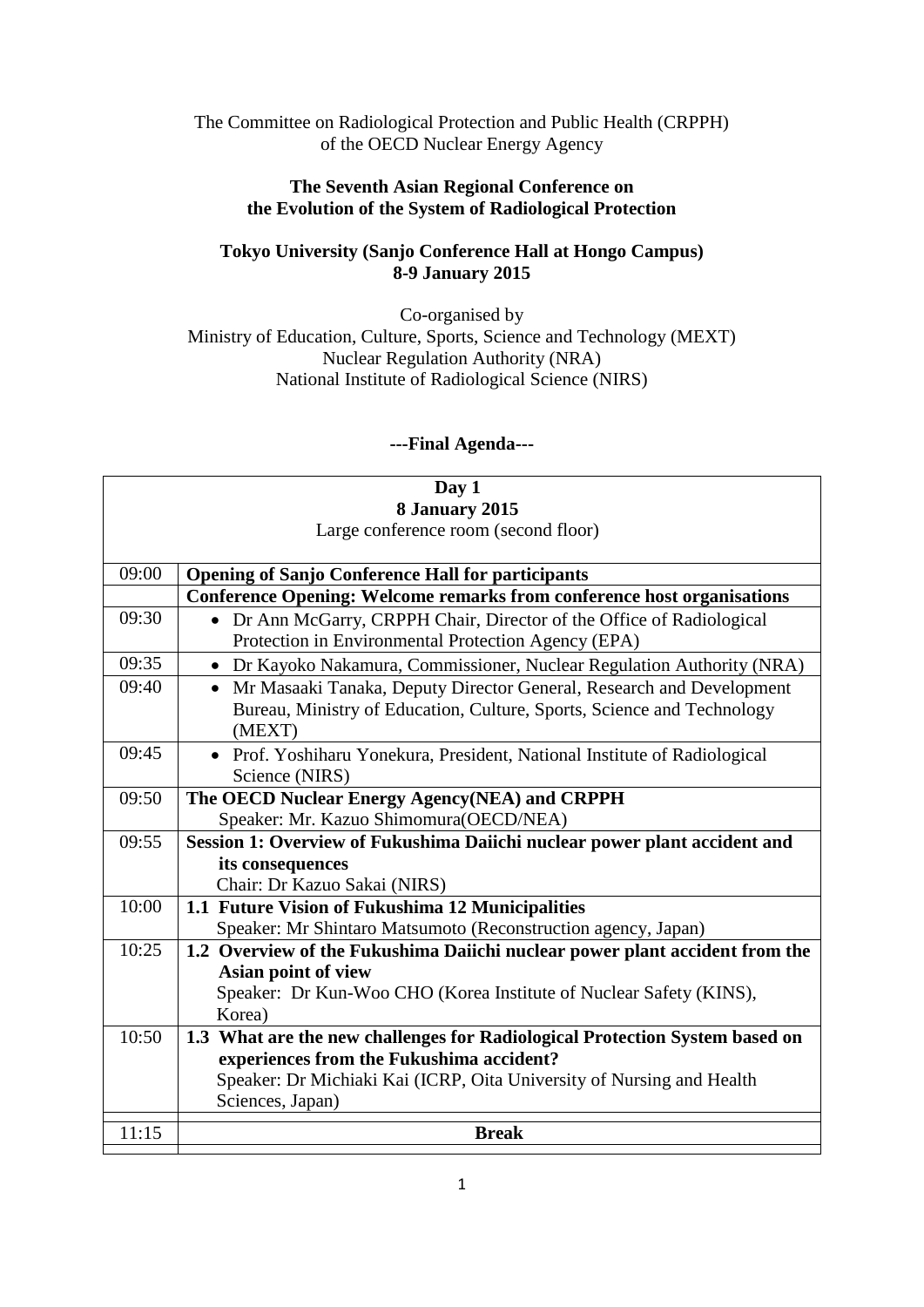| 11:25 | <b>Discussion and questions</b>                                                                                                       |
|-------|---------------------------------------------------------------------------------------------------------------------------------------|
| 11:55 | Lunch                                                                                                                                 |
| 13:00 | Session 2 : Life in an existing exposure situation (special related issues)                                                           |
|       | Chair: Mr Simon Carroll (Swedish Radiation Safety Authority, Sweden)                                                                  |
|       | <b>Topic 1: Remediation and reconstruction</b>                                                                                        |
| 13:05 | 2.1 Japan's decontamination efforts and its effects                                                                                   |
|       | Speaker: Mr Seiji Tsutsui (Ministry of the Environment, Japan)                                                                        |
| 13:20 | 2.2 Decontamination in Date City                                                                                                      |
| 13:35 | Speaker: Mr Takahiro Hanzawa (Date-City, Japan)<br>2.3 To support Children (From Fukushima, elementary school site affected by        |
|       | the Nuclear Accident)                                                                                                                 |
|       | Speaker: Ms Ritsuko Ito (school teacher, Japan)                                                                                       |
| 13:50 | 2.4 To measure, understand, discuss by ourselves                                                                                      |
|       | Speaker: Ms Ryoko Ando (Ethos in Fukushima, Japan)                                                                                    |
| 14:05 | <b>Discussion and questions</b>                                                                                                       |
| 14:25 | <b>Break</b>                                                                                                                          |
|       |                                                                                                                                       |
|       | <b>Topic 2: Evacuation and returning home</b>                                                                                         |
| 14:35 | 2.5 Japanese Government Challenges for returning home                                                                                 |
|       | Speaker: Hiroo Inoue (Support team for residents affected by nuclear incidents,                                                       |
|       | Nuclear emergency response headquarters, Cabinet Office, Japan)                                                                       |
| 14:50 | 2.6 Challenges of returning to Kawauchi Village                                                                                       |
| 15:05 | Speaker: Mr Yuko Endo (Kawauchi-Village, Japan)                                                                                       |
|       | 2.7 Current status of Long-term Evacuation and Potential Solutions<br>Speaker: Mr Kensuke Tadano (Minamisouma City Councillor, Japan) |
| 15:20 | <b>Discussion and questions</b>                                                                                                       |
|       |                                                                                                                                       |
| 15:40 | <b>Break</b>                                                                                                                          |
| 15:50 | Session 3: Psychological impact and information sharing (special related                                                              |
|       | issues)                                                                                                                               |
|       | Chair: Dr Kenneth E. Nollet (Fukushima Medical University (FMU), Japan)                                                               |
| 15:55 | 3.1 Multidimensional Psychosocial issues in Fukushima: A mental health                                                                |
|       | survey                                                                                                                                |
| 16:10 | Speaker: Dr Masaharu Maeda (FMU, Japan)                                                                                               |
|       | 3.2 How to Introduce Up-to-date Radiation Protection information to<br><b>Citizens?</b>                                               |
|       | Speaker: Dr Ryugo Hayano (University of Tokyo, Japan)                                                                                 |
| 16:25 | 3.3 Explanation on how to address concerns regarding human health effects                                                             |
|       | of radiation (Action in Nagasaki University/Kawauchi Village Base)                                                                    |
|       | Speaker: Ms Makiko Orita (Nagasaki University, Japan)                                                                                 |
| 16:40 | <b>Discussion and questions</b>                                                                                                       |
| 17:00 | <b>Break</b>                                                                                                                          |
| 17:10 | 3.4 Perception of the Fukushima Daiichi Nuclear Accident by the                                                                       |
|       | international community                                                                                                               |
|       | Speaker: Dr Ng Kwan Hoong (University of Malaya, Malaysia)                                                                            |
| 17:25 | 3.5 Journalism in a time of radiation discharge                                                                                       |
|       | Speaker: Mr Aaron Sheldrick (Thomson Reuters)                                                                                         |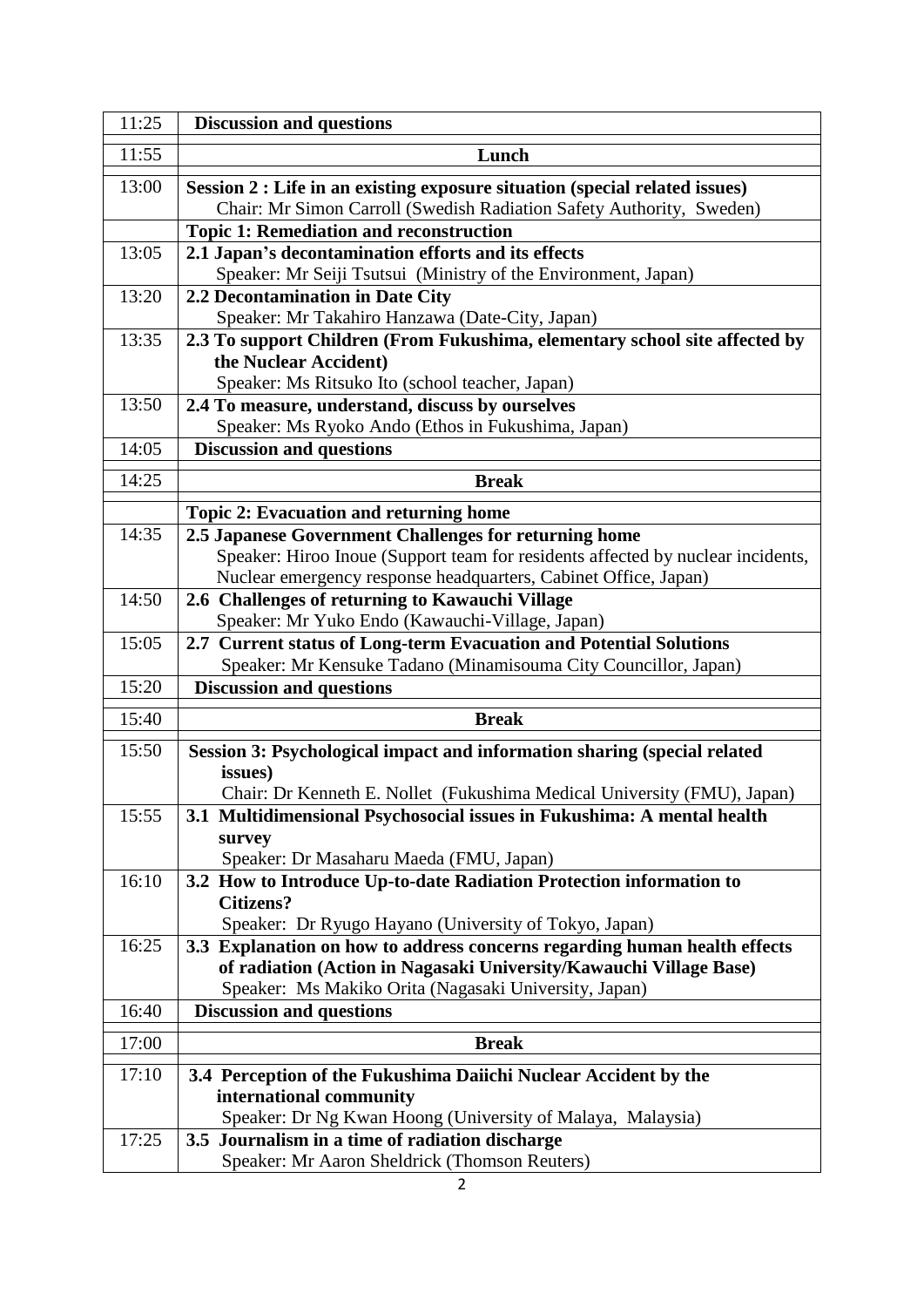| 17:40    | 3.6 Challenges of unravelling tangled Problems regarding radiation |
|----------|--------------------------------------------------------------------|
|          | Speaker: Mr Masaya Hayakawa (Fukushima-Minpo, Japan)               |
| 17:55    | <b>Discussion and questions</b>                                    |
| 18:15    | Summary, Closing of the first day                                  |
| $18:45-$ | <b>Reception</b>                                                   |
| 20:45    | (Dining hall basement)                                             |

| Day 2                                 |                                                                                 |  |
|---------------------------------------|---------------------------------------------------------------------------------|--|
| 9 January 2015                        |                                                                                 |  |
| Large conference room (second floor), |                                                                                 |  |
|                                       | Parallel sessions (each room)                                                   |  |
|                                       |                                                                                 |  |
| 09:00                                 | <b>Opening of the Sanjo Conference Hall for participants</b>                    |  |
|                                       | <b>Parallel sessions</b>                                                        |  |
| 09:30                                 | <b>Breakout</b>                                                                 |  |
|                                       | Topic 1 – Life in an existing exposure situation                                |  |
|                                       | Chair: Mr Simon Carroll (Swedish Radiation Safety Authority, Sweden)            |  |
|                                       | Rapporteur: Dr Haruyuki Ogino (Central Research Institute of Electric           |  |
|                                       | Power Industry (CREPI), Japan)                                                  |  |
|                                       | [Large conference room (second floor)]                                          |  |
|                                       | Topic 2 – Psychological impact and information sharing                          |  |
|                                       | Chair: Dr Kenneth E. Nollet (FMU)                                               |  |
|                                       | Rapporteur: Dr Kazumasa Shimada (Japan Atomic Energy Agency (JAEA))             |  |
|                                       | [Conference room $201 \cdot 202$ (second floor)]                                |  |
| 10:30                                 | <b>Break</b>                                                                    |  |
| 10:40                                 | <b>Breakout</b>                                                                 |  |
|                                       | Topic 1 – Life in an existing exposure situation                                |  |
|                                       | Chair: Mr Simon Carroll (Swedish Radiation Safety Authority, Sweden)            |  |
|                                       |                                                                                 |  |
|                                       |                                                                                 |  |
|                                       | Rapporteur: Dr Haruyuki Ogino (CREPI)<br>[Large conference room (second floor)] |  |
|                                       | Topic 2 – Psychological impact and information sharing                          |  |
|                                       | Chair: Dr Kenneth E. Nollet (FMU)                                               |  |
|                                       | Rapporteur: Dr Kazumasa Shimada(JAEA)                                           |  |
|                                       | [Conference room 201 · 202 (second floor)]                                      |  |
|                                       |                                                                                 |  |
| 11:40                                 | <b>LUNCH</b>                                                                    |  |
| 13:40                                 | <b>Session 4: Parallel sessions summary</b>                                     |  |
|                                       | Chair: Dr Ann McGarry (CRPPH, EPA)                                              |  |
|                                       | Speaker:                                                                        |  |
|                                       | Topic 1 - Mr Simon Carroll (Swedish Radiation Safety Authority, Sweden),        |  |
|                                       | Dr Haruyuki Ogino (CREPI)                                                       |  |
|                                       | Topic 2 - Dr Kenneth E. Nollet (FMU), Dr Kazumasa Shimada(JAEA)                 |  |
| 14:10                                 | <b>Discussion and questions</b>                                                 |  |

٦

 $\mathsf{I}$